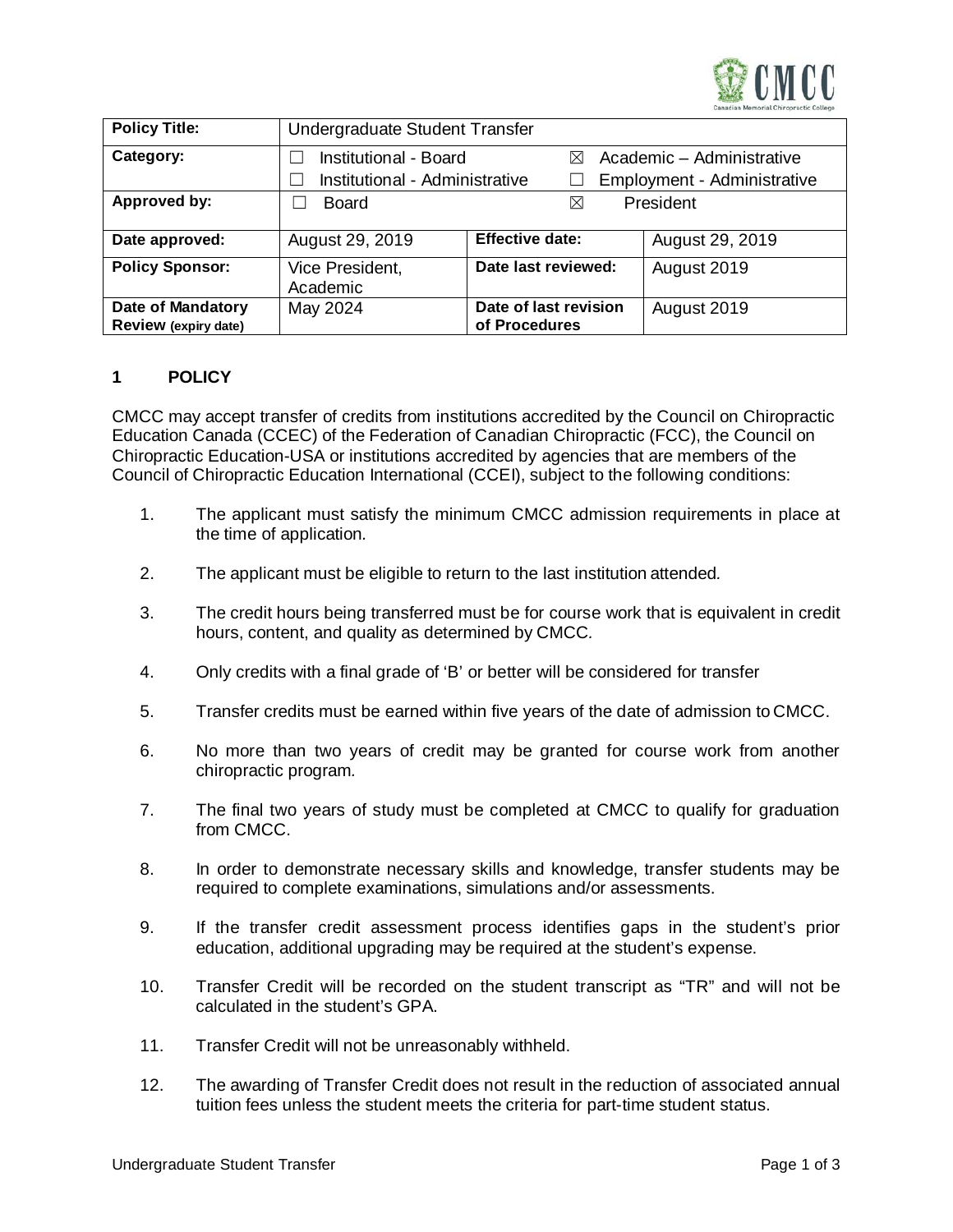As there are a limited number of places available for transfer students, possession of the minimum requirements does not guarantee admission or transfer to CMCC*.*

# **2 PURPOSE**

To safeguard the integrity of CMCC's degree by ensuring that students who wish to transfer from other accredited chiropractic programs demonstrate strong academic performance.

### **3 SCOPE**

Students applying to transfer into CMCC's Undergraduate Education program.

#### **4 INFORMATION AND COMPLIANCE PLANS** (not a comprehensive list)

- Council on Chiropractic Education Canada (CCEC) Program Standards for the Doctor of Chiropractic Degree Program – Canada
- Council on Chiropractic Education (CCE) Accreditation Standards
- Postsecondary Education Quality Assessment Board (PEQAB) Handbook for Private **Organizations**
- **5 RELATED POLICIES** (not a comprehensive list)
	- Academic Standing and Status
	- Program Completion Undergraduate

#### **6 DEFINITIONS**

N/A

**New Policy Approved (date):** March 5, 2009

**Policy Revision History (dates):** June 29, 2017

-----------------------------------------------------**END OF POLICY**---------------------------------------------------

#### **7 PROCEDURES**

- 1. Transfer applicants are required to:
	- a. submit a transfer student application by March 1.
	- b. pay a non-refundable transfer application fee of \$500 (in Canadian funds). An application for transfer will not be considered until the fee is received.
	- c. provide transcripts from all post-secondary institutions and chiropractic programs at which the applicant has been enrolled, including a comprehensive course-by-course